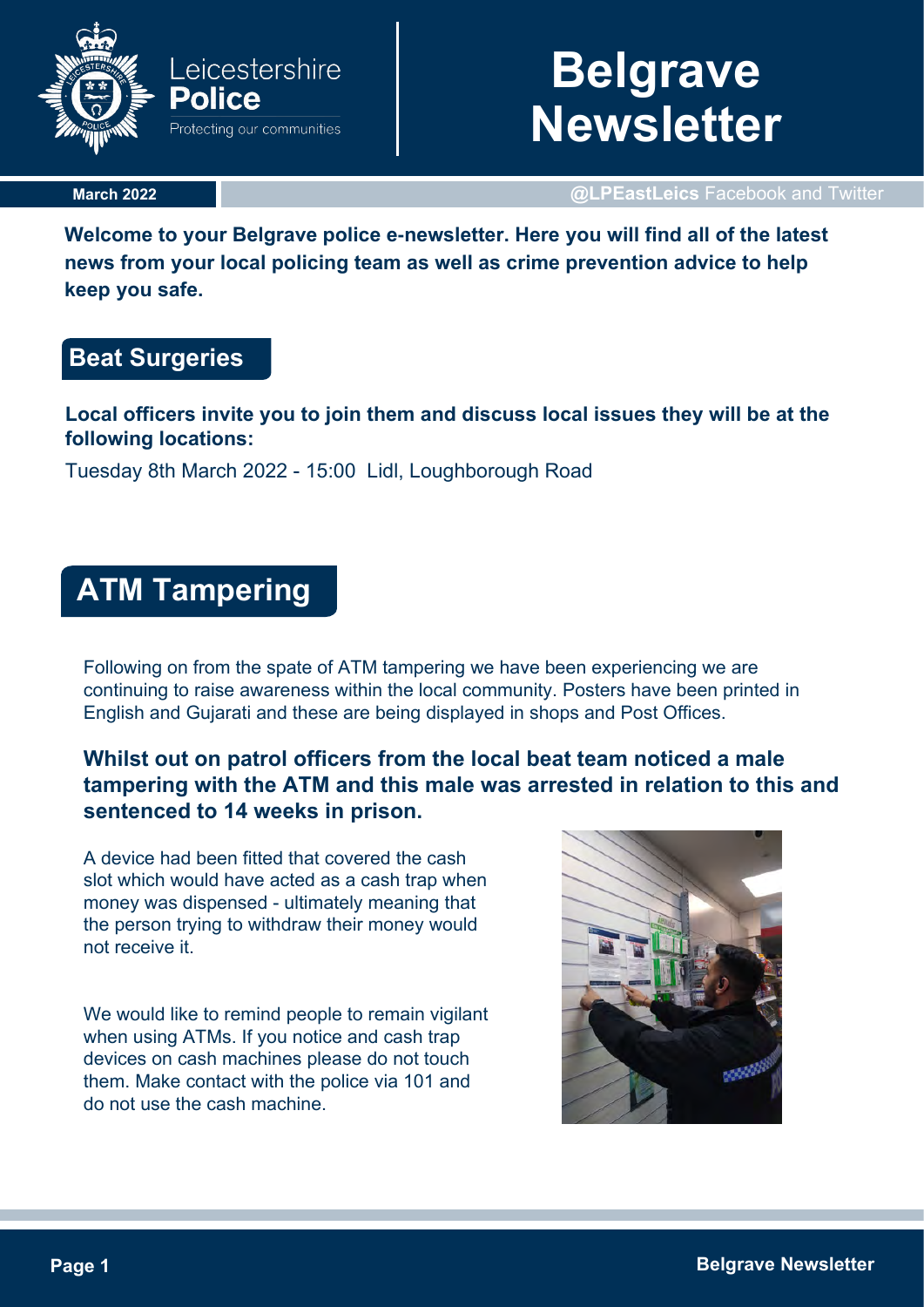# **Community Engagements**



**POLICE CADETS #MakeADifference**

On Sunday 13th February, supervised by Youth Engagement Officer Claire Marriott 6047, Police cadets took part in litter picking at Cossington Park and a leaflet drop at the BUSM estate. The leaflets were to advise residents around Anti-Social behaviour in the area and to inform about Neighbourhood Link.

#### **St Marks Estate**

After receiving concerns from local residents about Anti-Social behaviour officers conducted a visible operation in the area Thursday 10th February 2022. Officers engaged with residents to gather more information. We will continue to work in this area to reduce ASB and make the area safer for local residents with vigh visibility patrols being carried out, if you see any ASB or anything else of concern please contact police on 101.

#### **Multi Agency Road Safety Operation**

PCSO 6168 George Butler organised a joint Road Safety Operation with Leicester City Council targeting traffic offences, parking issues and littering which took place on 17th February 2022.

Officers stopped vehicles which were displaying ilegal vehicle registration plates (failing to conform, spacing and tinting), illegal window tints and children who were not in the correct car seats amongst other offences. A number of Traffic Offence Reports were issued and Words of Advice given to educate drivers on road traffic legislation.

The council issued littering and parking tickets and checked weight of vehicles to ensure they were not exceeding the maximum weight load.

14 Traffic Offence Reports, 7 parking tickets (38 warnings) and one littering ticket were issued. EnviroCrime spoke to 11 vehicles carrying waste.

Positive feedback was received from the local community.

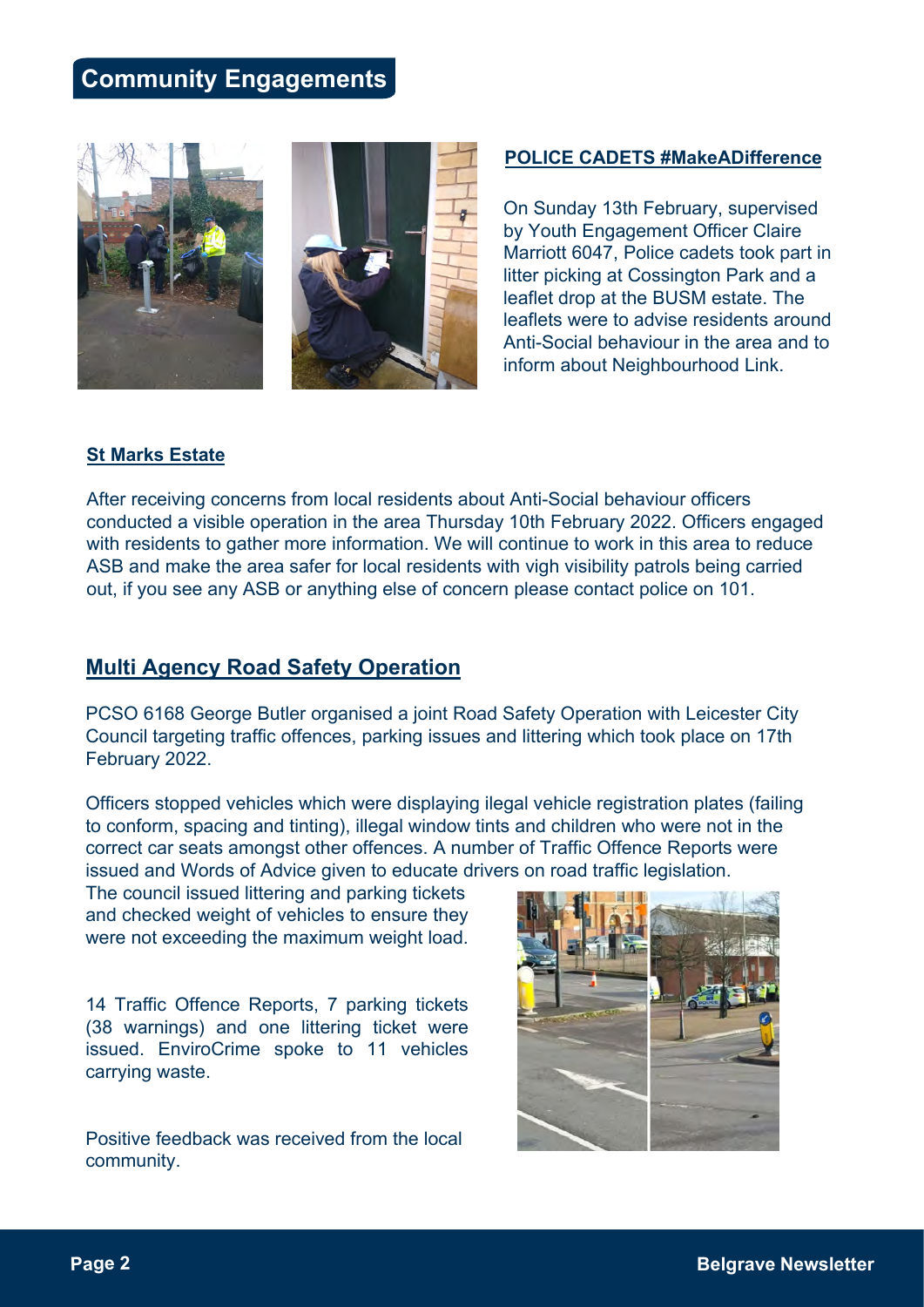#### The below weapons have been seized from the streets of the Belgrave. #InYourCommunity





### **Keeping your garden, shed, garage and allotment safe and secure**

As we are coming in to spring please keep vigilant around the above areas. Power tools, sports equipment, bicycles, toys and motorbikes are often taken by thieves and can be costly to replace.

Sheds

- Make sure your shed is visible from the house
- Replace any damaged or rotten areas
- Fit window bars on the inside of the shed
- Fit a battery powered alarm
- Remember to put all your tools and equipment away
- Use adhesive film inside the windows to prevent people seeing what's inside
- Make sure your household insurance policy covers theft from your garden and outbuildings
- Secure padlocks and door hinges with threaded coach bolts or washers or backing plates to prevent the

bolt being pulled through the wood

#### **Garage**

- If you have a household alarm fitted, consider extending the system to cover your garage
- Don't leave your garage door open so people can see what you keep in it
- Consider additional locks

#### Allotment and Garden

- Prickly hedges can act as a barrier to entry. Consider planting a dense hedge around your property
- Fit lights which come on automatically when it get dark and/or lights that come on when movement is sensed
- Lay a thick gravel path so it's impossible for a thief to approach without making a noise
- Make sure fences are in good repair
- Don't leave ladders and tools lying around in your garden
- If you have an allotment consider forming an Allotment Watch scheme with other gardeners.